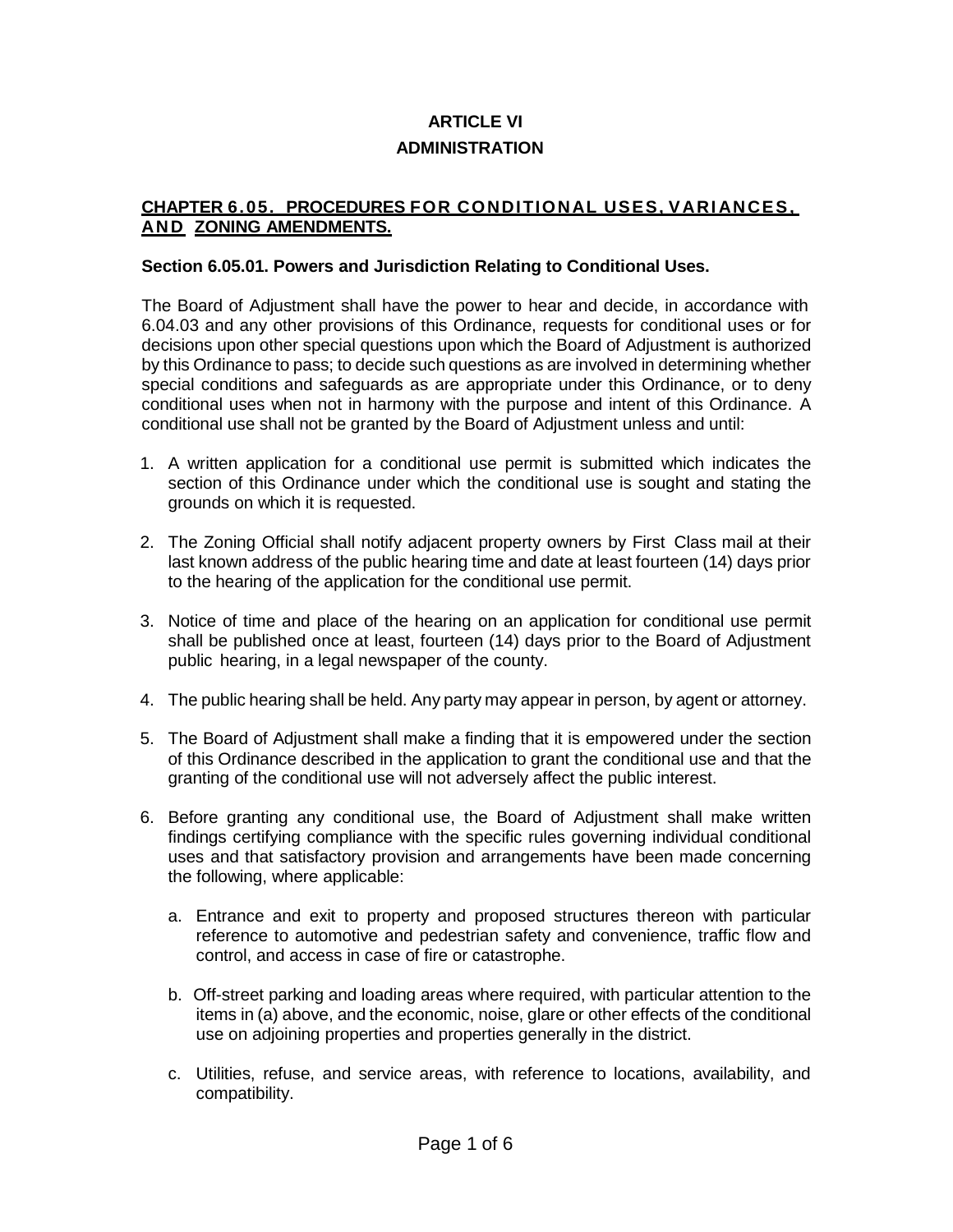- d. Screening and buffering with reference to type, dimensions and character.
- e. Signs, if any, and proposed exterior lighting with reference to glare, traffic safety, economic effect, compatibility and harmony with properties in the district.
- f. Required yards and other open space.
- g. General compatibility with adjacent properties and other property in the district.
- h. The roads providing access to the property are adequate to meet the transportation demands of the proposed conditional use. The Board of Adjustment may require the applicant to enter into a written contract with any affected township or other governmental unit regarding the upgrading and continued maintenance of any roads used for the conditional use requested prior to issuance of a Conditional Use Permit.
- i. Any required notifications to law enforcement or fire department.
- j. Any safety inspections required.
- 7. In granting any conditional use, the Board of Adjustment may prescribe appropriate conditions and safeguards in conformity with this regulation. Violation of such conditions and safeguards, when made a part of the terms under which the conditional use is granted, shall be deemed a violation of this regulation and punishable under the terms of this regulation.
- 8. The concurring vote of two-thirds (2/3) of all members of the Board of Adjustment (six (6) votes) shall be necessary to pass any application for a Conditional Use Permit.
- 9. A conditional use permit shall expire three (3) years from the date upon which it becomes effective if no work has commenced.
- 10. A conditional use permit is transferable, subject to the new permittee signing a letter agreeing to the same terms of the previously issued letter(s) of assurance/Findings of Facts.
- 11. The Board of Adjustment may, after notice and hearing, revoke a conditional use permit in the event of a violation of any of the conditions upon which such permit was issued. In addition, the conditional use permit may not be transferred during any violation.

#### **Section 6.05.02. Powers and Jurisdiction Relating to Variances.**

The Board of Adjustment shall have the power, where, by reason of exception, narrowness, shallowness or shape of a specific piece of property at the time of the enactment of this Ordinance, or by reason of exceptional topographic conditions or other extraordinary and exceptional situation or condition of such piece of property, the strict application of any regulation under this Ordinance would result in peculiar and exceptional practical difficulties to, or exceptional and undue hardships upon, the owner of such property, to authorize, upon an appeal relating to the property, a variance from such strict application so as to relieve such difficulties or hardship, if such relief may be granted without substantially impairing the intent and purpose of this Ordinance. A variance shall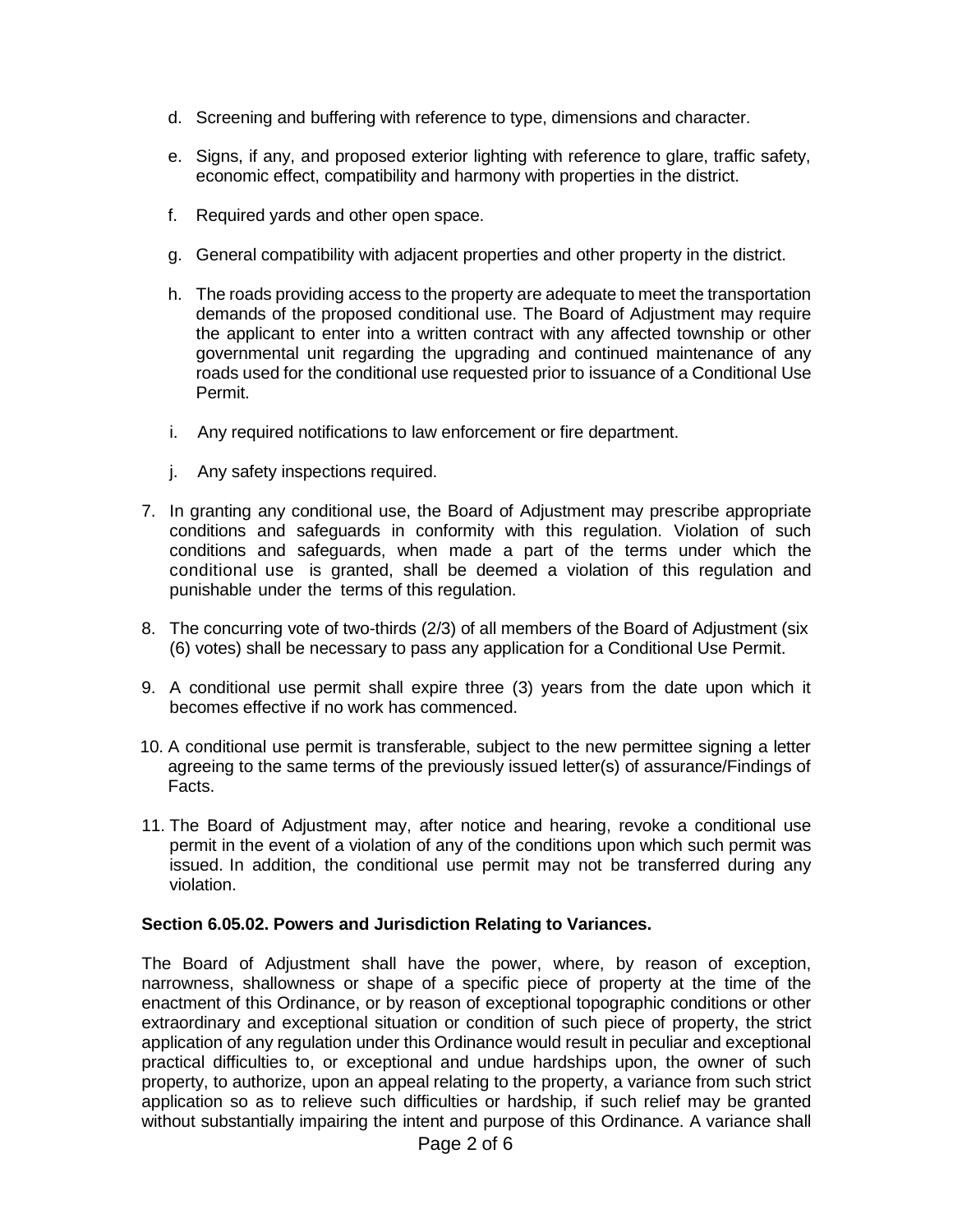not be granted by the Board of Adjustment unless and until:

- 1. A written application for a variance is submitted, indicating the section of this Ordinance under which the variance is sought and stating the grounds on which it is requested.
- 2. The Zoning Official may require the notification of adjacent property owners by First Class mail, at their last known address, of the public hearing at least fourteen (14) days prior to the hearing of the variance request.
- 3. Notice of time and place of the hearing on an application for a variance shall be published once at least, fourteen (14) days prior to the Board of Adjustment public hearing, in a legal newspaper of the county.
- 4. The public hearing shall be held. Any party may appear in person, or by agent or attorney.
- 5. The Board of Adjustment shall make a finding that it is empowered under the section of this Ordinance described in the application to grant the variance, and that the granting of the variance will not adversely affect the public interest. A variance from the terms of this Ordinance shall not be granted if the following occur:
	- a. There are no special conditions and circumstances exist which are peculiar to the land, structure or building involved, and which are applicable to other land, structures, or buildings in the same district;
	- b. The literal interpretation of the provisions of this Ordinance would not deprive the applicant of rights commonly enjoyed by other properties in the same district under the terms of this Ordinance;
	- c. The special conditions and circumstances do result from the actions of the applicant;
	- d. Financial disadvantage of the property owner shall not constitute conclusive proof of unnecessary hardship within the purposes of zoning.
	- e. The granting the variance request would confer on the applicant any special privilege that is denied by this Ordinance to other lands, structures, or buildings in the same district.
	- f. No nonconforming use of neighboring lands, structures, or buildings in the same district, and no permitted or nonconforming use of lands, structures, or buildings in other districts shall be considered grounds for the issuance of a variance.
- 6. In granting any variance, the Board of Adjustment may prescribe appropriate conditions and safeguards in conformity with this regulation. Violation of such conditions and safeguards, when made a part of the terms under which the variance is granted, shall be deemed a violation of this Ordinance and punishable under the terms of this regulation in accordance with 6.05.05.
- 7. Under no circumstances shall the Board of Adjustment grant a variance to allow a use not permissible under the terms of this regulation in the district involved, or any use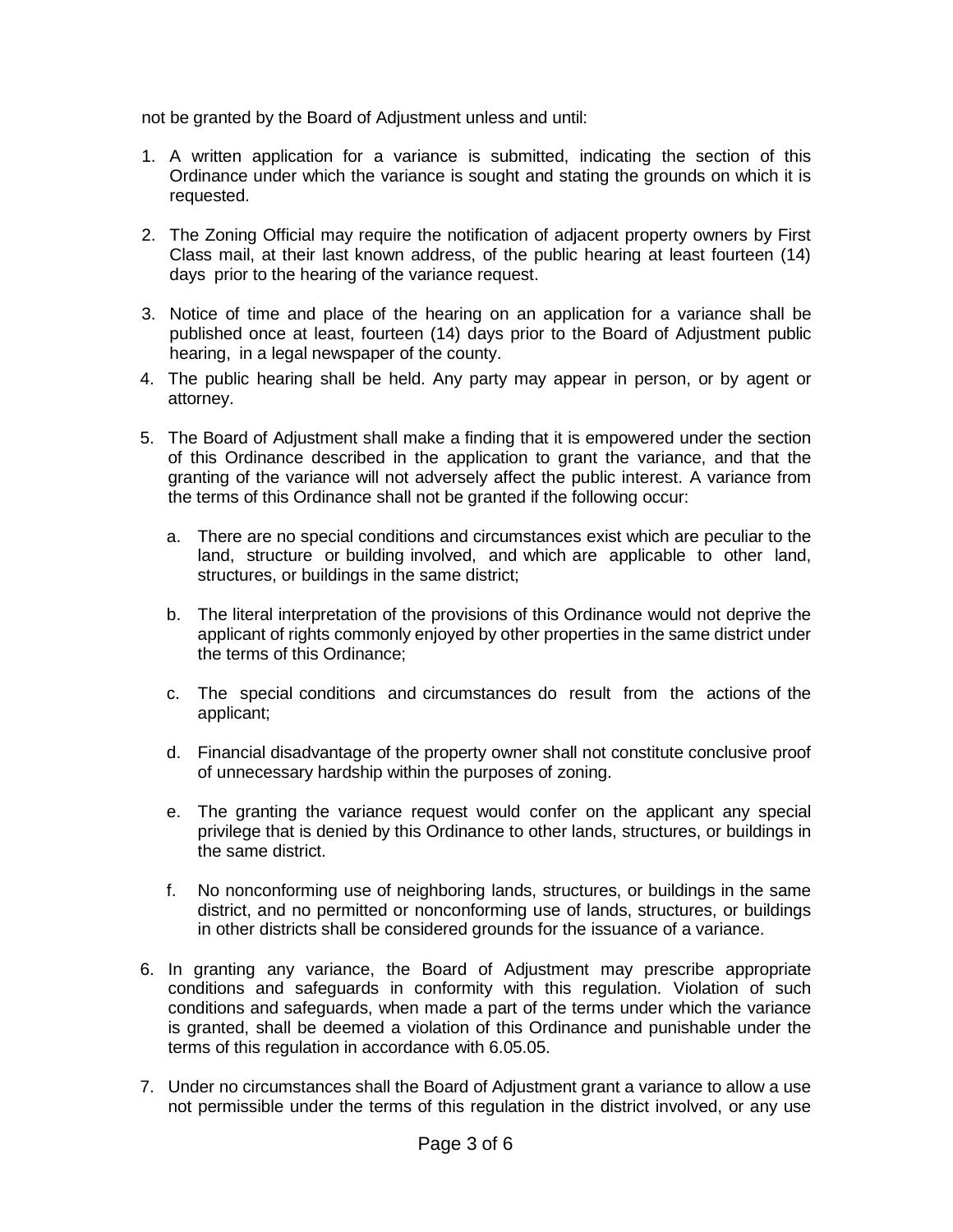expressly or by implication prohibited by the terms of this regulation in said district.

- 8. The concurring vote of two-thirds (2/3) of all members of the Board of Adjustment (six (6) votes) shall be necessary to approve an application for a variance.
- 9. A variance shall expire three (3) years from the date upon which it becomes effective if no work has commenced.

#### **Section 6.05.03. Zoning Amendments (rezoning requests).**

- 1. Whenever the public necessity, safety, and general welfare or good zoning practices justifies such action, and after consideration and recommendation by the Planning Commission, as provided herein, the Board of County Commissioners may change zoning district boundaries, use groups, or the regulations established by this Ordinance. A proposed change of zoning district boundaries (rezoning) or regulations may be initiated in the following manners:
	- a. The Board of County Commissioners may direct the Planning Commission to consider a change of zoning district boundaries (rezoning) or regulations;
	- b. The Planning Commission may initiate a change of zoning district boundaries (rezoning) or regulations;
	- c. One (1) or more of the owners of property within the area proposed to be rezoned may present a request to change the zoning district boundaries;
	- d. Initiated petitions specifying and requesting amendments to the regulations of this Ordinance containing signatures of twenty (20) percent of the landowners in the zoning district or districts may be presented to the Zoning Official.
- 2. Unless otherwise provided for in these regulations, any change in these regulations, shall require Board of County Commissioners approval of an Ordinance describing said changes. The Board of County Commissioners may not consider said Ordinance until the Planning Commission has delivered a recommendation to either approve or not approve said Ordinance amendment.
- 3. The following procedure for requesting a Zoning Ordinance Amendment or Zoning District Boundary Change (rezoning) shall be followed:

The landowner or other person(s) requesting the Amendment/Boundary change shall complete an application, available from the Zoning Official. Completed applications shall be returned to the Zoning Official for review. To be considered by the Planning Commission and Board of County Commissioners, the application form shall be completed and shall be accompanied by the following items:

- a. Any required attachments and fees, including Registered or Certified Mail.
- b. Intention: A complete statement giving reason and intention for the planned future use of the area proposed for amendment.
- Page 4 of 6 c. Site Plan: A site plan, drawn to scale, showing existing and proposed structures, uses, open space, and facilities for parking and loading, and arrangements for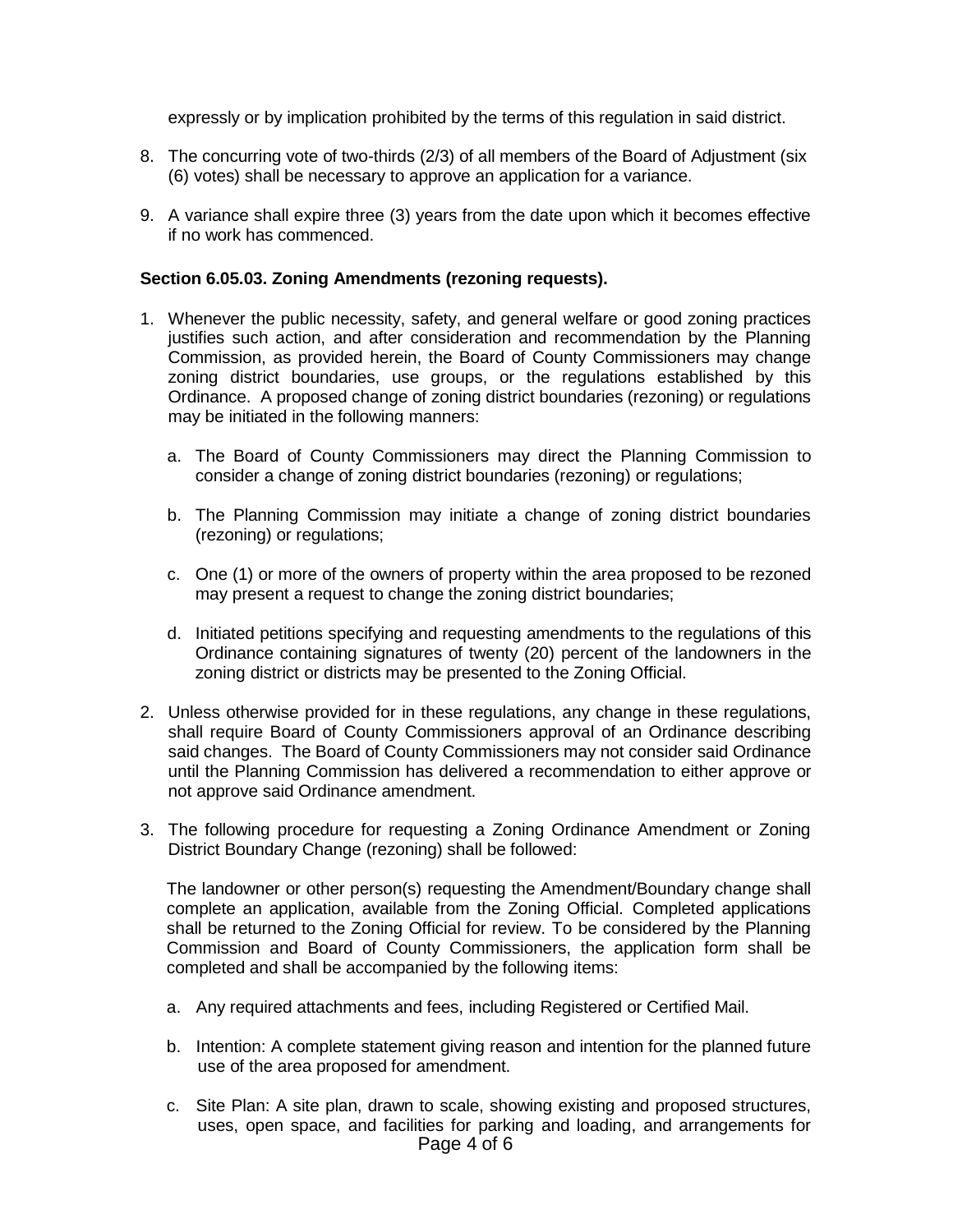pedestrian and vehicular circulation of the area proposed for amendment and all abutting properties with their use and zoning district defined. Water and sewer facilities must also be shown on site plan.

- d. A proposed time schedule for beginning and completion of development.
- e. Any additional information, as requested by the Zoning Official, as lawfully may be required to determine conformance with and provide for enforcement of this Ordinance.
- f. The Zoning Official shall review the application, and shall forward a summary of the application, and their comments regarding said application, to the Planning Commission for review.
- g. The Zoning Official shall set the date, time, and place for public hearings to be held by the Planning Commission. An individual landowner may petition the board to change the zoning of all or any part of the landowner's property. The petitioning landowner shall notify abutting and adjoining landowners by registered or certified mail of the petitioned zoning change at least fourteen (14) days before the public hearing is held on the matter by the planning commission. The landowner shall use information provided by the county director of equalization to determine the abutting and adjoining land owners. Property is considered as abutting and adjoining even though it may be separated from the property of the petitioner by a public road or highway. If the affected property abuts, adjoins, or is within one (1) mile of a county border, the county auditor on behalf of the individual landowner shall also notify, by registered or certified mail, the county auditor in the adjoining county of the petitioned zoning change at least fourteen (14) days before the public hearing is held on the matter by the planning commission. Certified or registered mailing receipts shall be filed with the Zoning Official fourteen (14) days prior to the hearing. The Zoning Official shall publish notice of the public hearing in a legal newspaper of the county, such notice shall be published not less than fourteen (14) days prior to the Planning and Zoning board's public hearing.
- h. Within forty-five (45) days of receipt of a petition for rezoning, the planning commission shall hold a public hearing on any proposed change or modification to the plan or ordinances. Notice of the time and place of the hearing shall be given once at least fourteen (14) days in advance by publication in a legal newspaper of the county. At the public hearing, any person may appear and request or protest the requested change. The county planning and zoning board shall consider the requested action and make a recommendation thereon to the board of County Commissioners. The Planning Commission shall recommend approval or disapproval of a requested change either in whole or in part. SDCL 11-2-28.2
- i. The Brookings County Board of County Commissioners shall publish notice of the public hearing in a legal newspaper of the county, such notice shall be published not less than fourteen (14) days prior to the County Commissioner's public hearing.
- j. Any person may appear in person, or by agent or attorney. Minutes of the public hearing shall be recorded and kept in the records of each respective board.